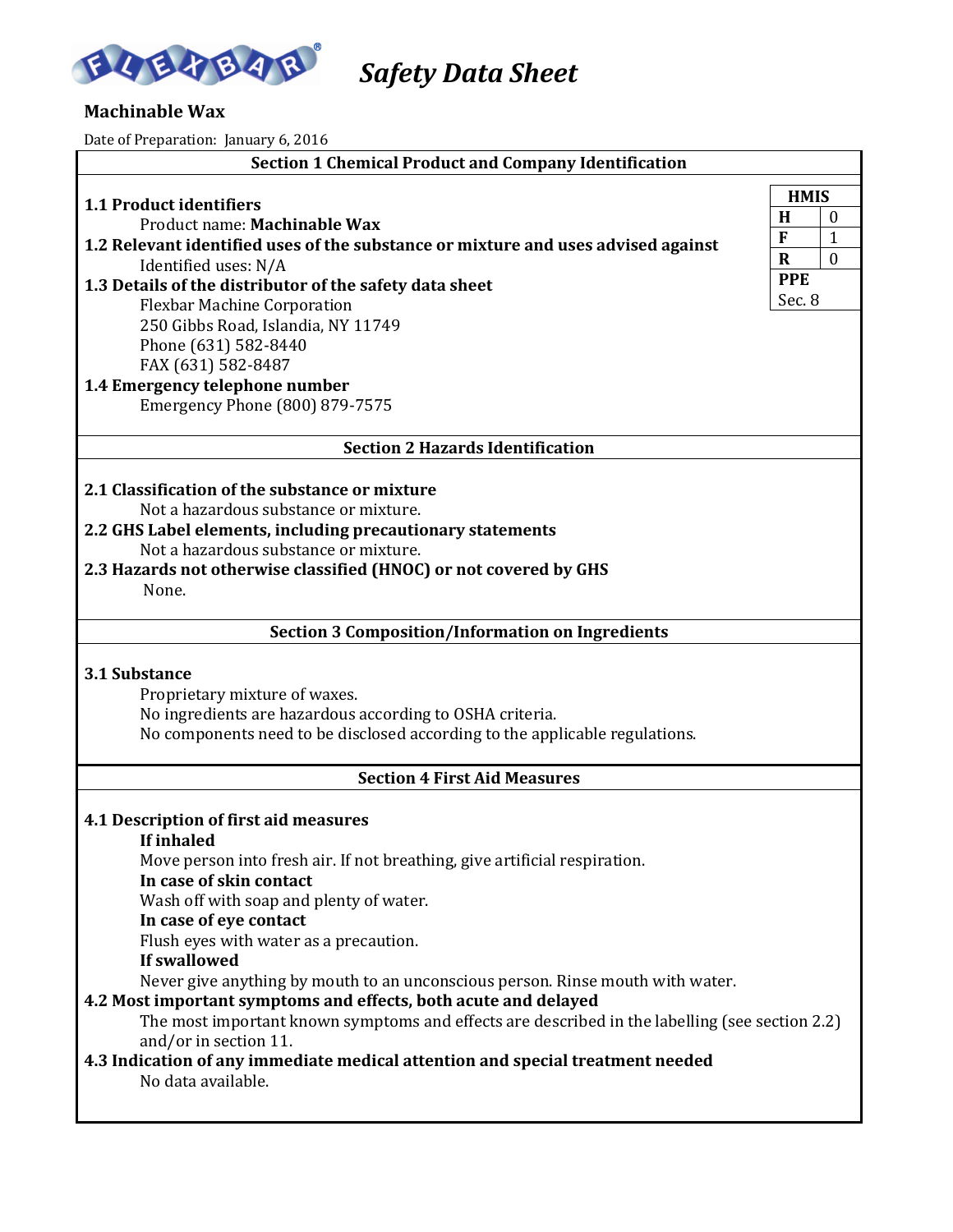|  |  |  |  | <b>Section 5 Fire Fighting Measures</b> |
|--|--|--|--|-----------------------------------------|
|--|--|--|--|-----------------------------------------|

## **5.1 Extinguishing media**

Suitable extinguishing media: Use water spray, alcohol-resistant foam, dry chemical or carbon dioxide.

# **5.2 Special hazards arising from the substance or mixture**

Nature of decomposition products not known.

# **5.3 Advice for firefighters**

Wear self-contained breathing apparatus for firefighting if necessary.

# **5.4 Further information**

No data available.

# **Section 6 Accidental Release Measures**

#### **6.1 Personal precautions, protective equipment and emergency procedures**

Avoid dust formation. Avoid breathing vapors, mist or gas. For personal protection see section 8.

# **6.2 Environmental precautions**

Do not let product enter drains.

# **6.3 Methods and materials for containment and cleaning up**

Sweep up and shovel. Keep in suitable, closed containers for disposal.

# **Section 7 Handling and Storage**

#### **7.1 Precautions for safe handling**

Use normal precautions when handling hot molten liquid solutions. Do not breathe fumes or vapor from heated material. Do not allow hot material to contact skin. Provide appropriate exhaust ventilation at places where dust is formed. Try to avoid creating dust.

# **7.2 Conditions for safe storage, including any incompatibilities**

Store at ambient temperatures in closed containers. This material can catch fire if overheated. Do not heat this material above the flash point. Keep away from flame and open electrical coils. No chemical incompatibilities.

#### **Section 8 Exposure Controls/Personal Protection**

#### **8.1 Control parameters**

#### **Components with workplace control parameters**

Wax Fume ACGIH STEL: 2 mg/m3 NIOSH TWA: 2 mg/m3

#### **8.2 Exposure controls**

## **Appropriate engineering controls**

Provide exhaust ventilation or other engineering controls to keep the airborne concentrations of mists and/or vapors below the recommended exposure limits (see below). An eye wash station and safety shower should be located near the workstation.

## **8.3 Personal protective equipment**

#### **Eye/face protection**

Use a full-face shield and safety glasses if handling heated material. With product at ambient temperatures, use safety glasses equipped with side shields.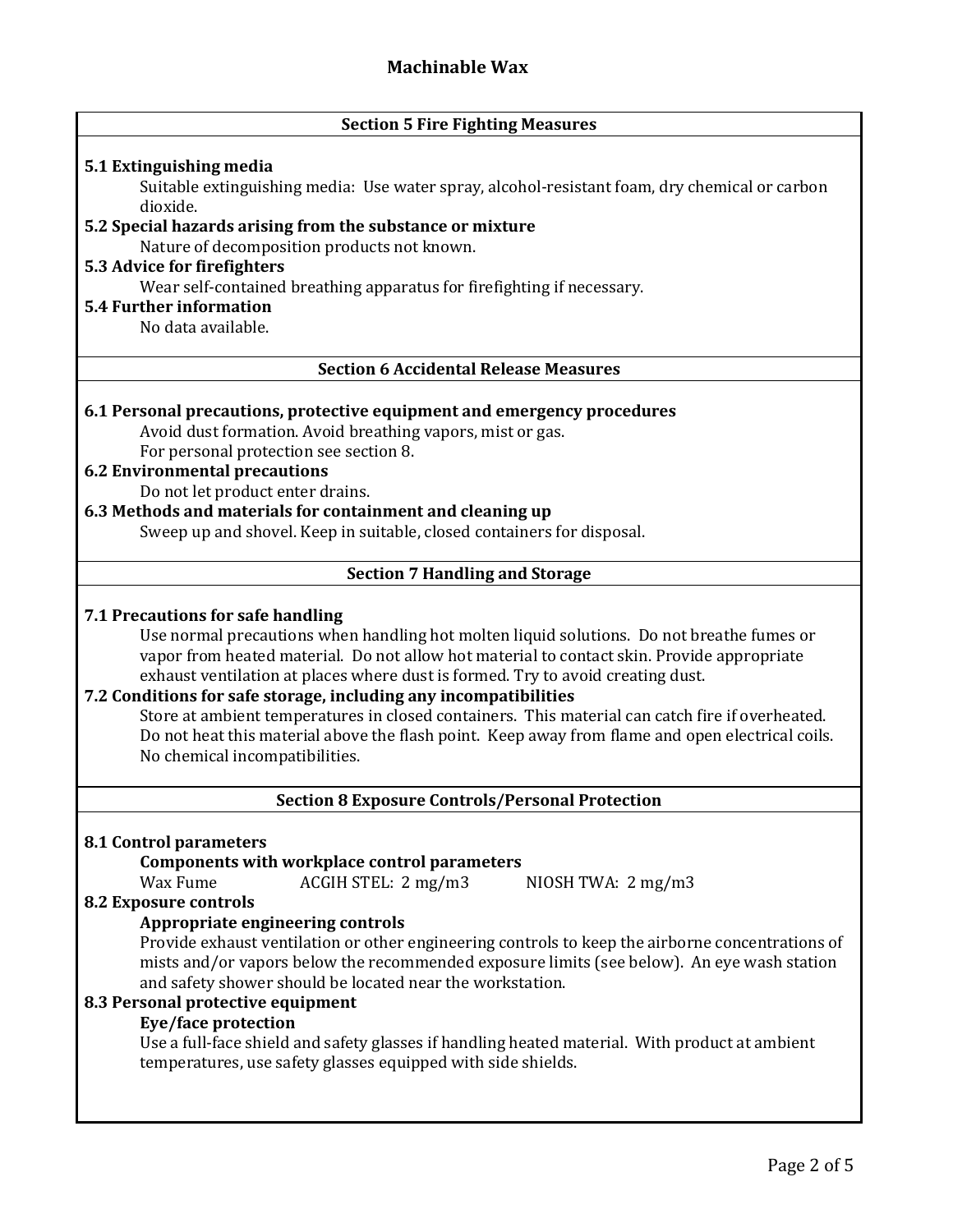# **Section 8 Exposure Controls/Personal Protection cont.**

#### **8.4 Skin protection**

# **Hand Protection**

When handling product at elevated temperatures, use heat-resistant gloves. With product at ambient temperatures, use disposable nitrile, neoprene or butyl rubber gloves with repeated or prolonged use.

#### **Body Protection**

Prevent skin contact when handling heated material. Use insulated, heat resistant clothing such as apron or slicker suit.

#### **8.5 Respiratory Protection**

The need for respiratory protection is not anticipated under normal use conditions and with adequate ventilation. If elevated airborne concentrations above applicable workplace exposure levels are anticipated, a NIOSH-approved organic vapor respirator equipped with a dust/mist prefilter should be used.

#### **8.6 Safety Stations**

Make emergency eyewash stations, safety/quick-drench showers, and washing facilities available in work area.

#### **8.7 General Hygienic Practices**

Avoid breathing dust, vapor or mist. Avoid contamination of food, beverages, or smoking materials. Wash thoroughly after handling, and before eating, drinking or smoking. Remove contaminated clothing promptly and clean thoroughly before reuse.

#### **Section 9 Physical and Chemical Properties**

#### **9.1 Information on basic physical and chemical properties**

| Appearance                                                         | Blue or purple solid |
|--------------------------------------------------------------------|----------------------|
| 0dor                                                               | Mild                 |
| Odor Threshold                                                     | No data available    |
| pH                                                                 | No data available    |
| <b>Melting Point</b>                                               | No data available    |
| <b>Ring and Ball Softening Point</b>                               | $222$ °F             |
| <b>VOC Content</b>                                                 | 0                    |
| <b>Initial boiling point &amp; boiling range</b> No data available |                      |
| <b>Flash Point(COC)</b>                                            | 465°F (240°C)        |
| <b>Evaporation rate</b>                                            | No data available    |
| <b>Flammability (solid, gas)</b>                                   | No data available    |
| <b>Upper/lower flammability</b>                                    | No data available    |
| <b>Vapor Pressure</b>                                              | No data available    |
| <b>Vapor density</b>                                               | No data available    |
| Relative density (g/cc)                                            | $0.9 \pm 0.05$       |
| <b>Water Solubility</b>                                            | Insoluble            |
| Coefficient: n-octanol/water                                       | No data available    |
| <b>Auto-ignition temperature</b>                                   | No data available    |
| <b>Viscosity</b>                                                   | No data available    |
| <b>Explosive Properties</b>                                        | None                 |
| <b>Oxidizing Properties</b>                                        | None                 |
| % Volatile                                                         | 0                    |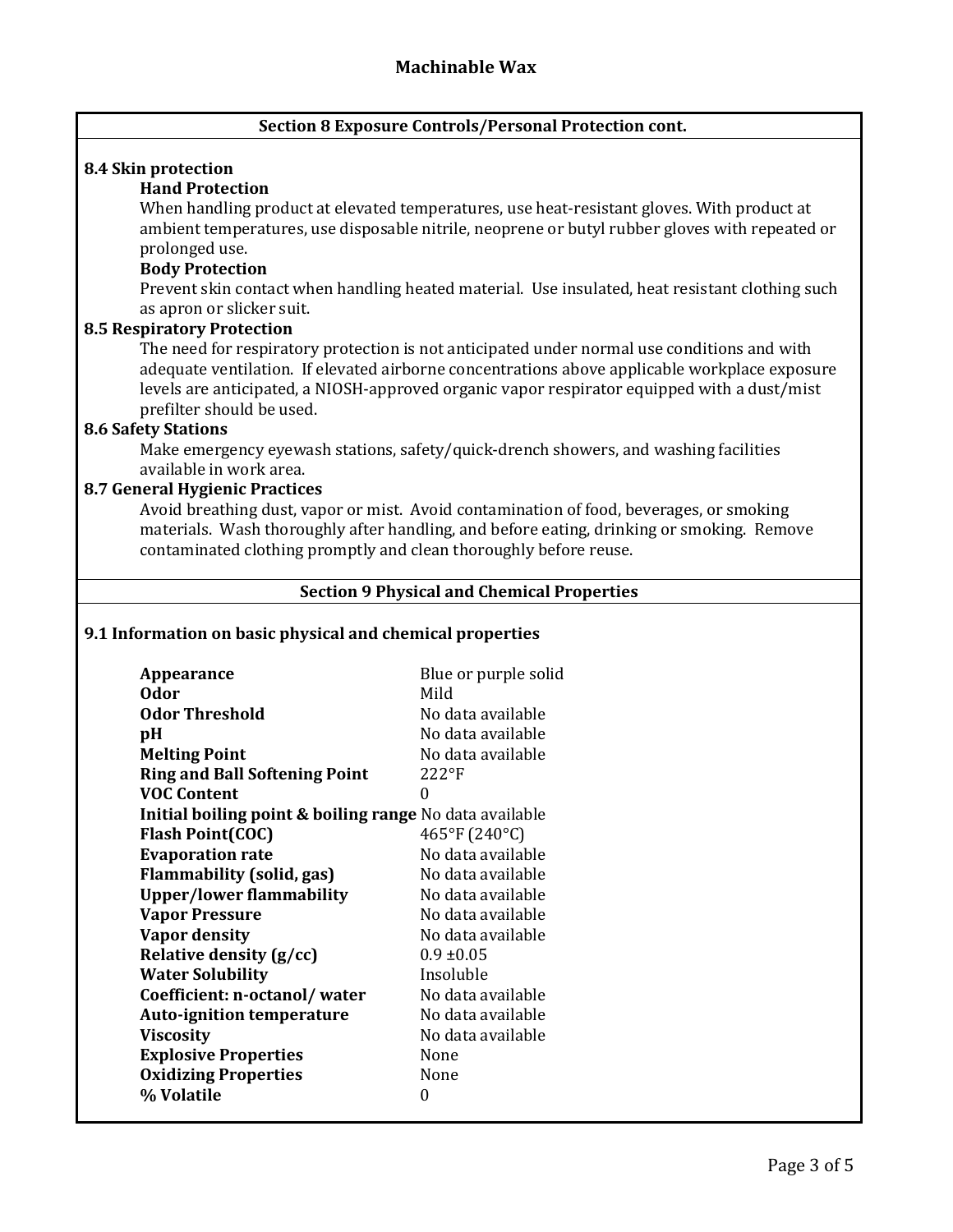| <b>Section 10 Stability and Reactivity</b>                     |                                                                                                                                        |                                                                                                                                     |  |  |
|----------------------------------------------------------------|----------------------------------------------------------------------------------------------------------------------------------------|-------------------------------------------------------------------------------------------------------------------------------------|--|--|
| <b>10.1 Reactivity</b>                                         |                                                                                                                                        |                                                                                                                                     |  |  |
| None.                                                          |                                                                                                                                        |                                                                                                                                     |  |  |
| 10.2 Chemical stability                                        |                                                                                                                                        |                                                                                                                                     |  |  |
|                                                                | Stable under recommended storage conditions.                                                                                           |                                                                                                                                     |  |  |
| 10.3 Possibility of hazardous reactions                        |                                                                                                                                        |                                                                                                                                     |  |  |
| None.                                                          |                                                                                                                                        |                                                                                                                                     |  |  |
| <b>10.4 Conditions to avoid</b>                                |                                                                                                                                        |                                                                                                                                     |  |  |
| Heat and open flames.                                          |                                                                                                                                        |                                                                                                                                     |  |  |
| 10.5 Incompatible materials                                    |                                                                                                                                        |                                                                                                                                     |  |  |
| None.                                                          |                                                                                                                                        |                                                                                                                                     |  |  |
| 10.6 Hazardous decomposition products                          |                                                                                                                                        |                                                                                                                                     |  |  |
|                                                                | Thermal oxidative decomposition can produce CO and $CO2$ .                                                                             |                                                                                                                                     |  |  |
|                                                                |                                                                                                                                        | <b>Section 11 Toxicological Information</b>                                                                                         |  |  |
| 11.1 Information on toxicological effects                      |                                                                                                                                        |                                                                                                                                     |  |  |
| <b>Acute toxicity</b>                                          |                                                                                                                                        | No data available                                                                                                                   |  |  |
| <b>Inhalation</b>                                              |                                                                                                                                        | No data available                                                                                                                   |  |  |
| <b>Dermal</b>                                                  |                                                                                                                                        | No data available                                                                                                                   |  |  |
| Skin corrosion/irritation                                      |                                                                                                                                        | No data available                                                                                                                   |  |  |
|                                                                | Serious eye damage/eye irritation No data available                                                                                    |                                                                                                                                     |  |  |
|                                                                | Respiratory or skin sensitization                                                                                                      | No data available                                                                                                                   |  |  |
| <b>Germ cell mutagenicity</b>                                  |                                                                                                                                        | No data available                                                                                                                   |  |  |
| Carcinogenicity                                                |                                                                                                                                        |                                                                                                                                     |  |  |
| <b>IARC</b>                                                    |                                                                                                                                        | No component of this product present at levels greater than or equal to 0.1% is                                                     |  |  |
|                                                                |                                                                                                                                        | identified as probable, possible or confirmed human carcinogen.                                                                     |  |  |
| <b>ACGIH</b>                                                   |                                                                                                                                        | No component of this product present at levels greater than or equal to 0.1% is                                                     |  |  |
|                                                                |                                                                                                                                        | identified as a carcinogen or potential carcinogen.                                                                                 |  |  |
| <b>NTP</b>                                                     |                                                                                                                                        | No component of this product present at levels greater than or equal to 0.1% is<br>identified as a known or anticipated carcinogen. |  |  |
| <b>OSHA</b>                                                    |                                                                                                                                        |                                                                                                                                     |  |  |
|                                                                | No component of this product present at levels greater than or equal to 0.1% is<br>identified as a carcinogen or potential carcinogen. |                                                                                                                                     |  |  |
|                                                                |                                                                                                                                        |                                                                                                                                     |  |  |
| <b>Reproductive toxicity</b>                                   |                                                                                                                                        | No data available                                                                                                                   |  |  |
| Specific target organ toxicity                                 |                                                                                                                                        |                                                                                                                                     |  |  |
|                                                                | - single exposure                                                                                                                      | No data available                                                                                                                   |  |  |
| Specific target organ toxicity                                 | - repeated exposure                                                                                                                    | No data available                                                                                                                   |  |  |
| <b>Aspiration hazard</b>                                       |                                                                                                                                        | No data available                                                                                                                   |  |  |
|                                                                |                                                                                                                                        |                                                                                                                                     |  |  |
| <b>Section 12 Ecological Information</b>                       |                                                                                                                                        |                                                                                                                                     |  |  |
|                                                                |                                                                                                                                        |                                                                                                                                     |  |  |
| <b>12.1 Toxicity</b>                                           |                                                                                                                                        | No data available                                                                                                                   |  |  |
| 12.2 Persistence and degradability                             |                                                                                                                                        | No data available                                                                                                                   |  |  |
| 12.3 Bioaccumulative potential                                 |                                                                                                                                        | No data available<br>No data available                                                                                              |  |  |
| 12.4 Mobility in soil<br>12.5 Results of PBT & vPvB assessment |                                                                                                                                        | No data available                                                                                                                   |  |  |
|                                                                |                                                                                                                                        |                                                                                                                                     |  |  |